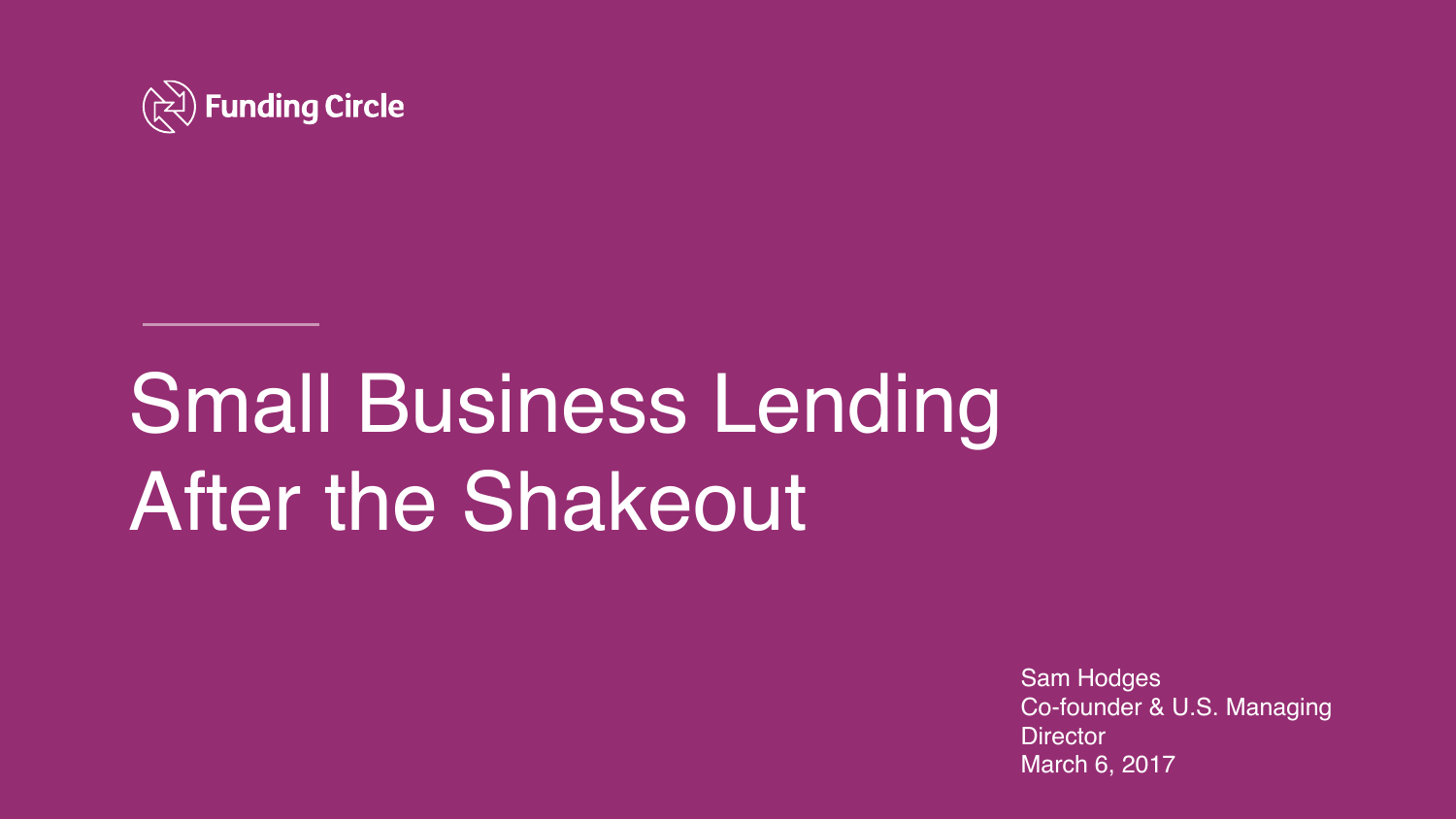#### **FUNDING CIRCLE GROUP ORIGINATIONS (\$ Millions / year)**



## Funding Circle is the global leader in marketplace lending to small businesses

tens of thousands of small businesses since 2010

(2) Funding Circle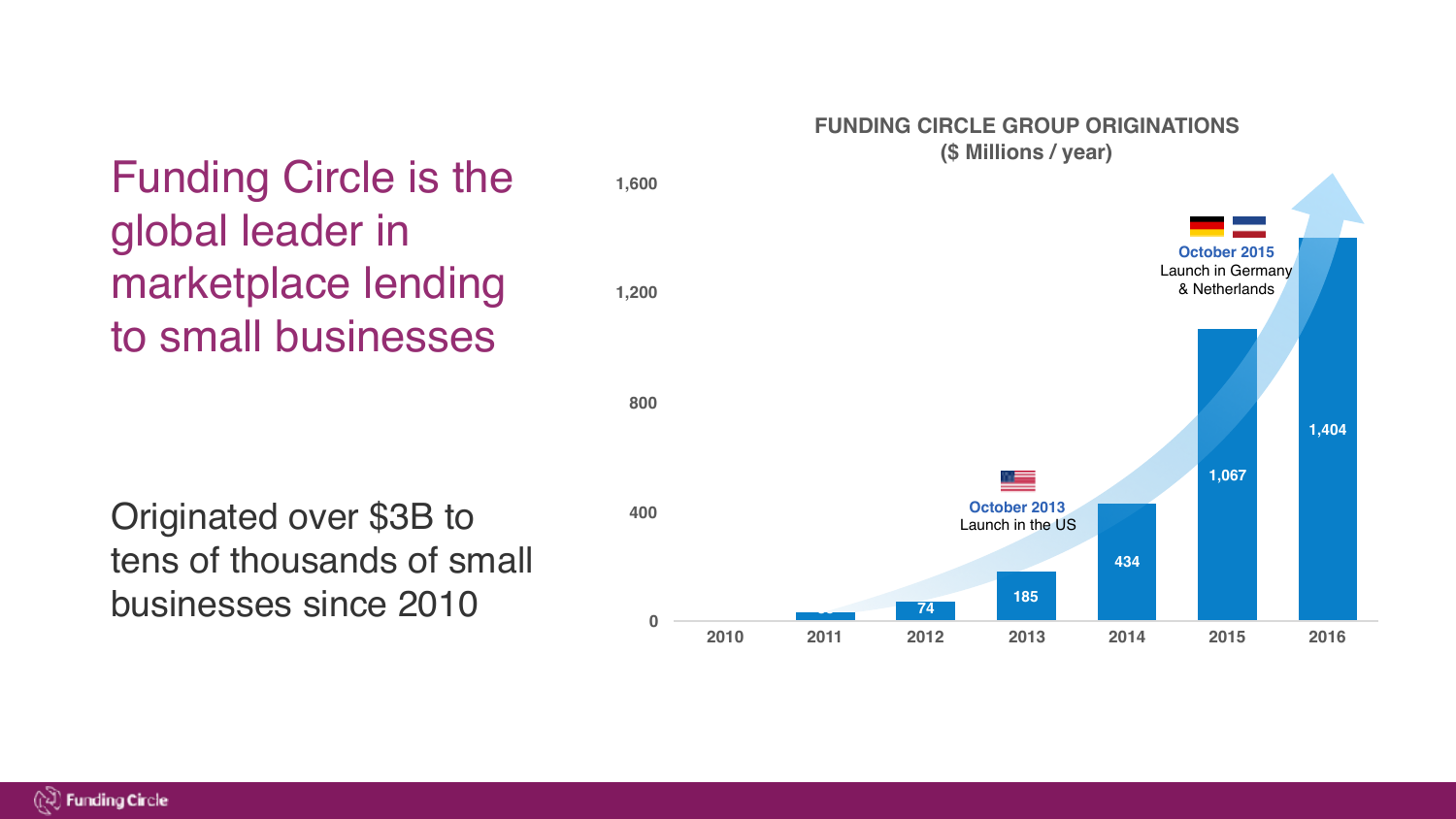## Looking back on 2016

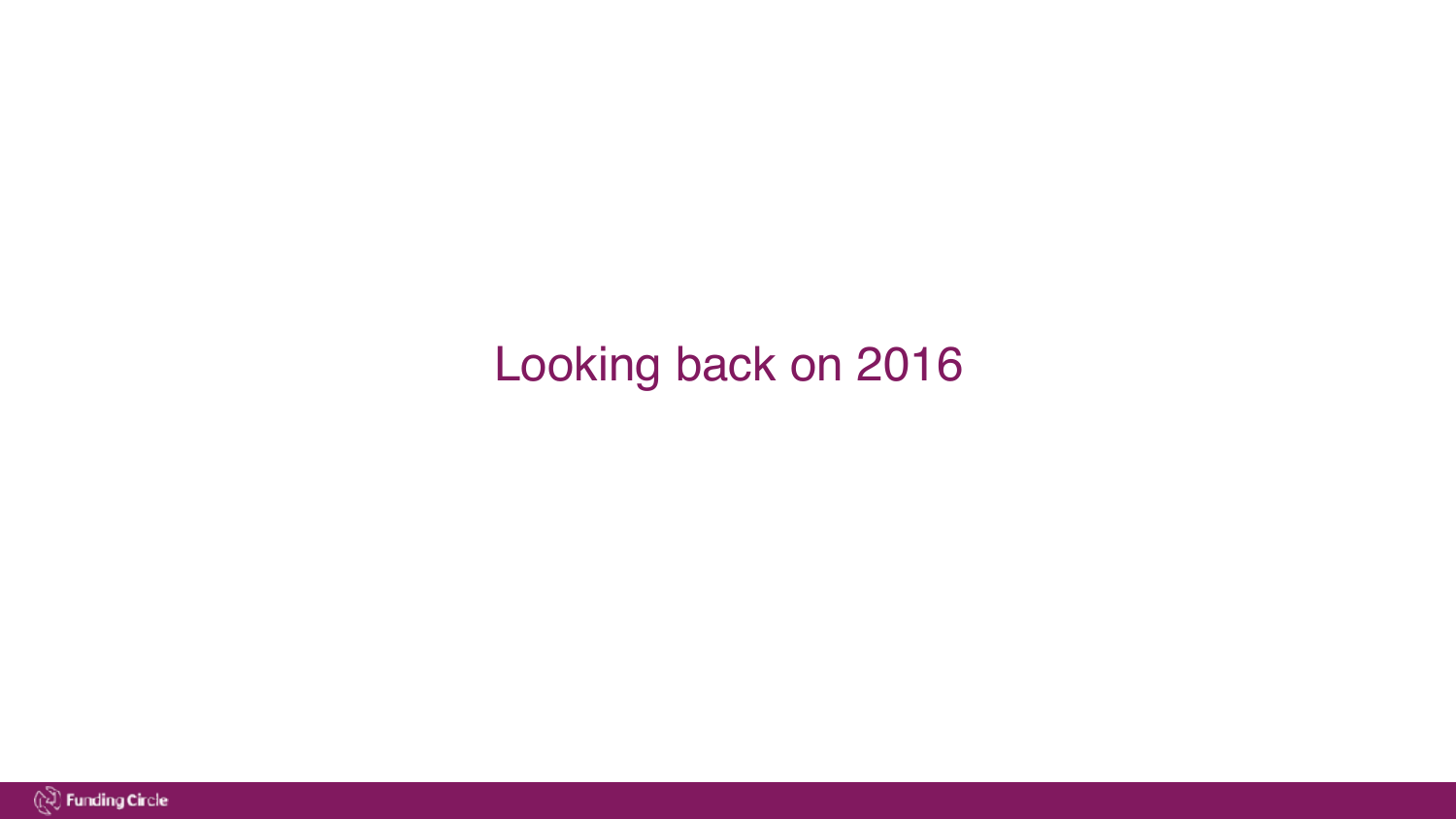### 2016 saw the start of the shakeout



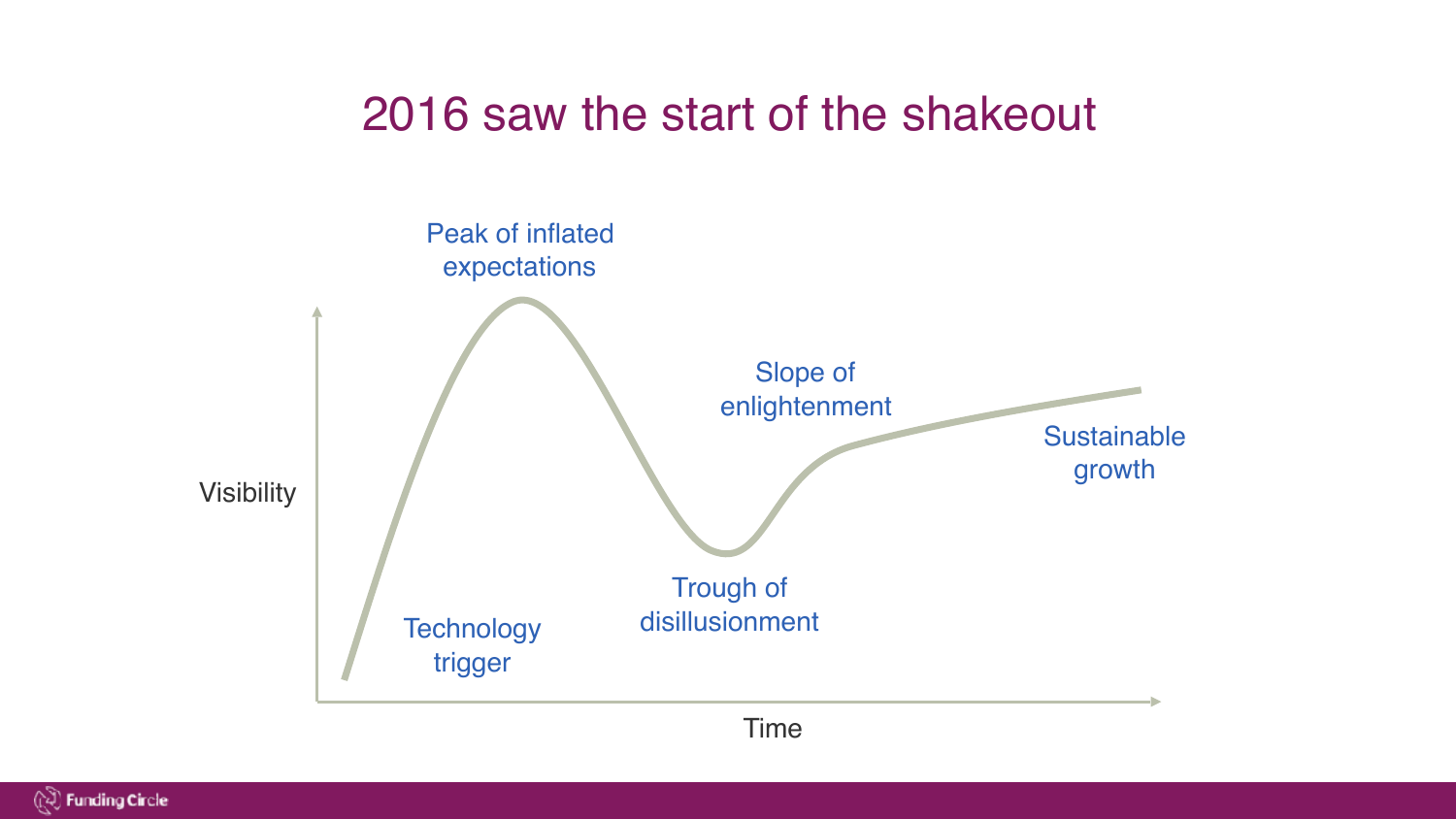### Our industry learned a lot in the past 12 months

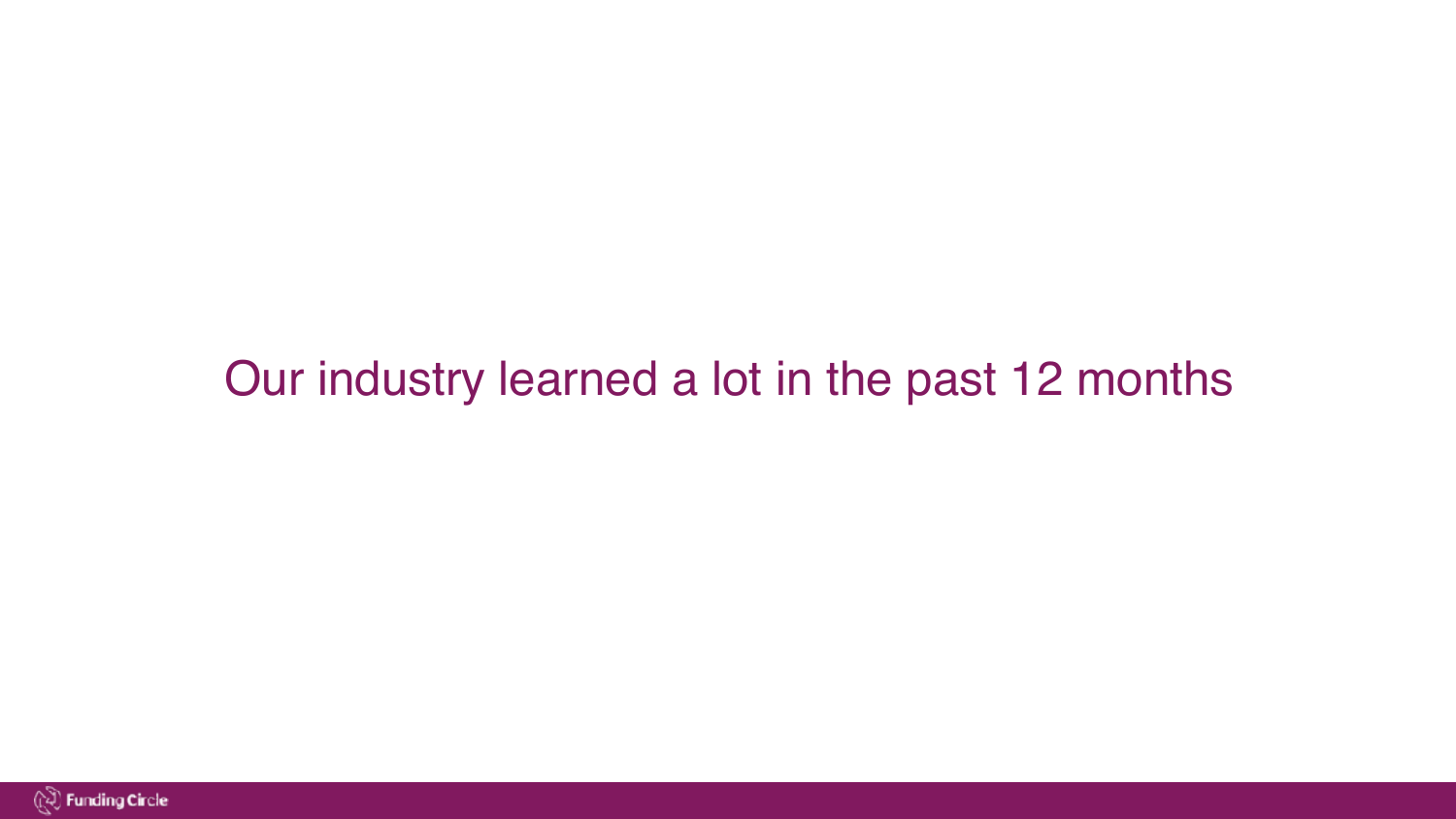Controls are critical, and scrutiny on the industry is increasing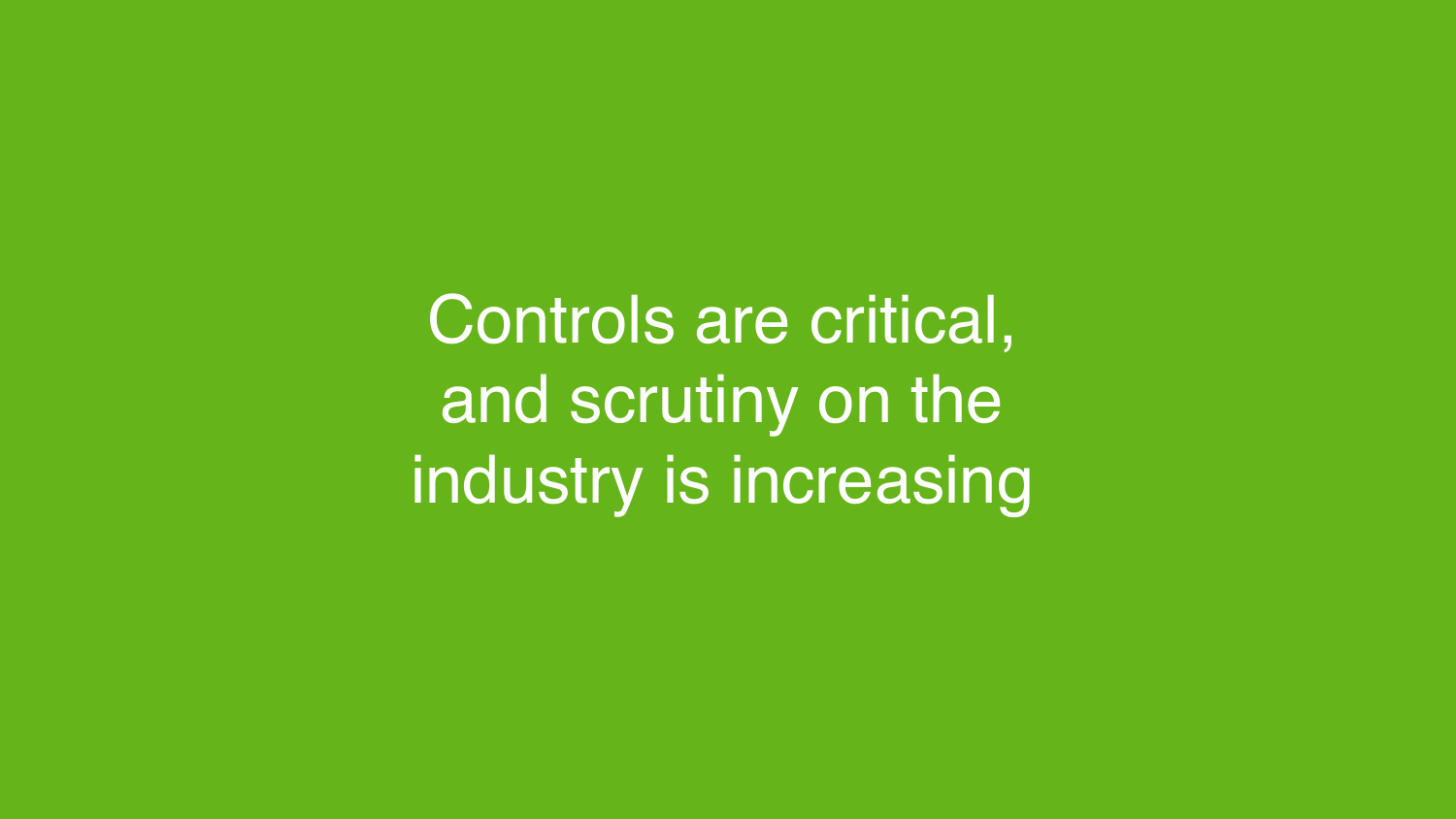# Risk models take time to get right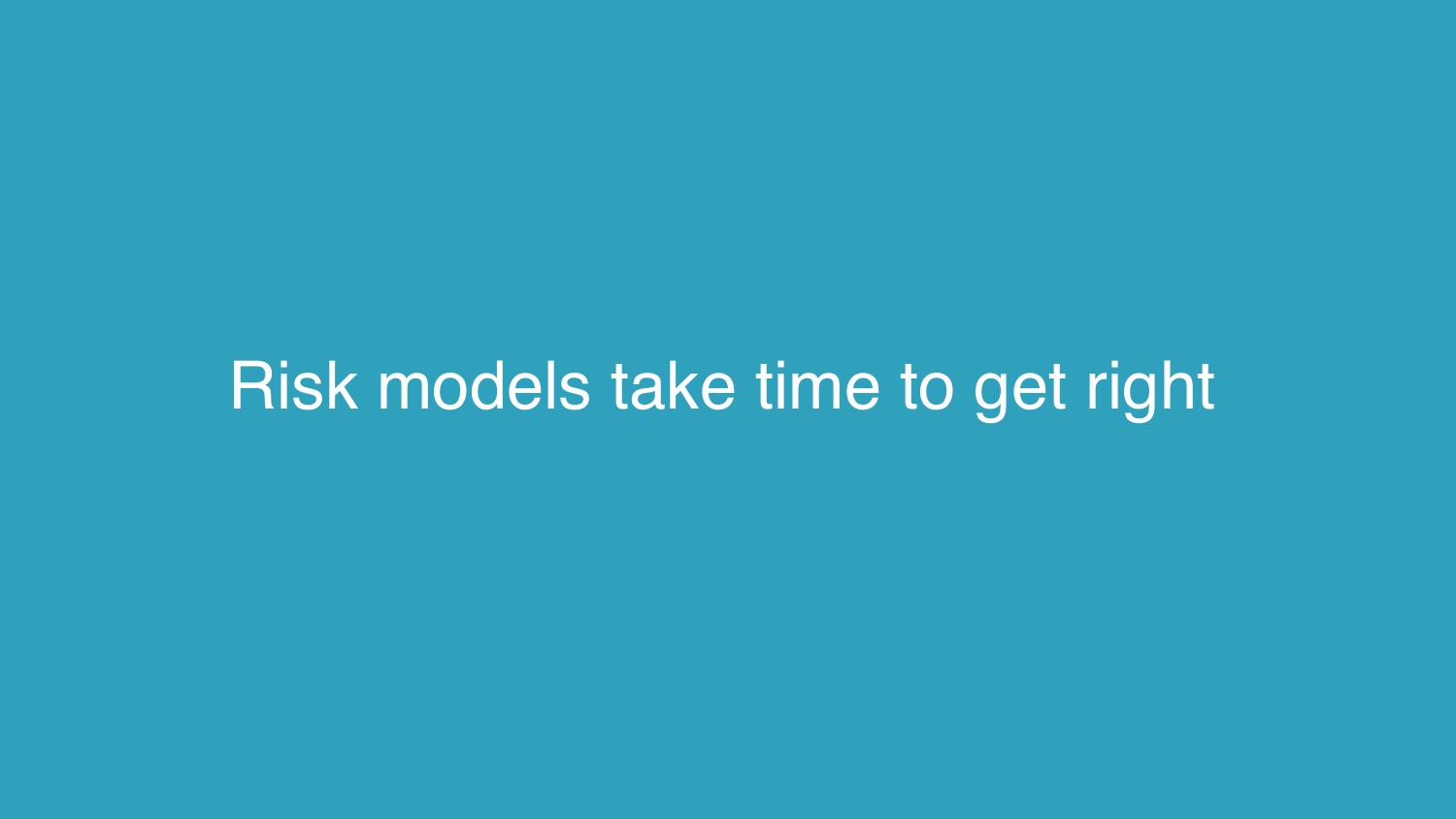Bank partnerships can be transformative, but most are still very early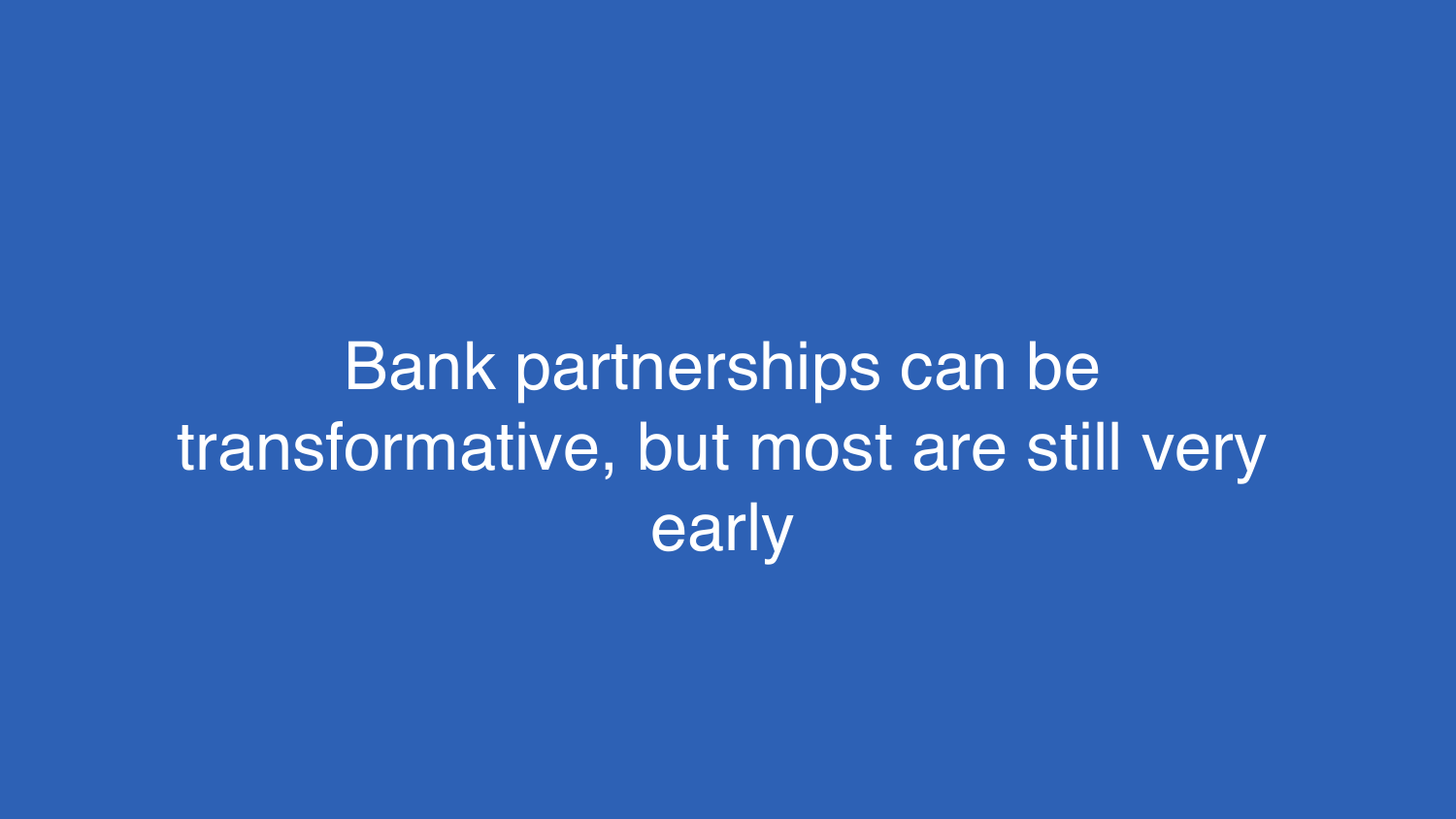# SME lending has unique challenges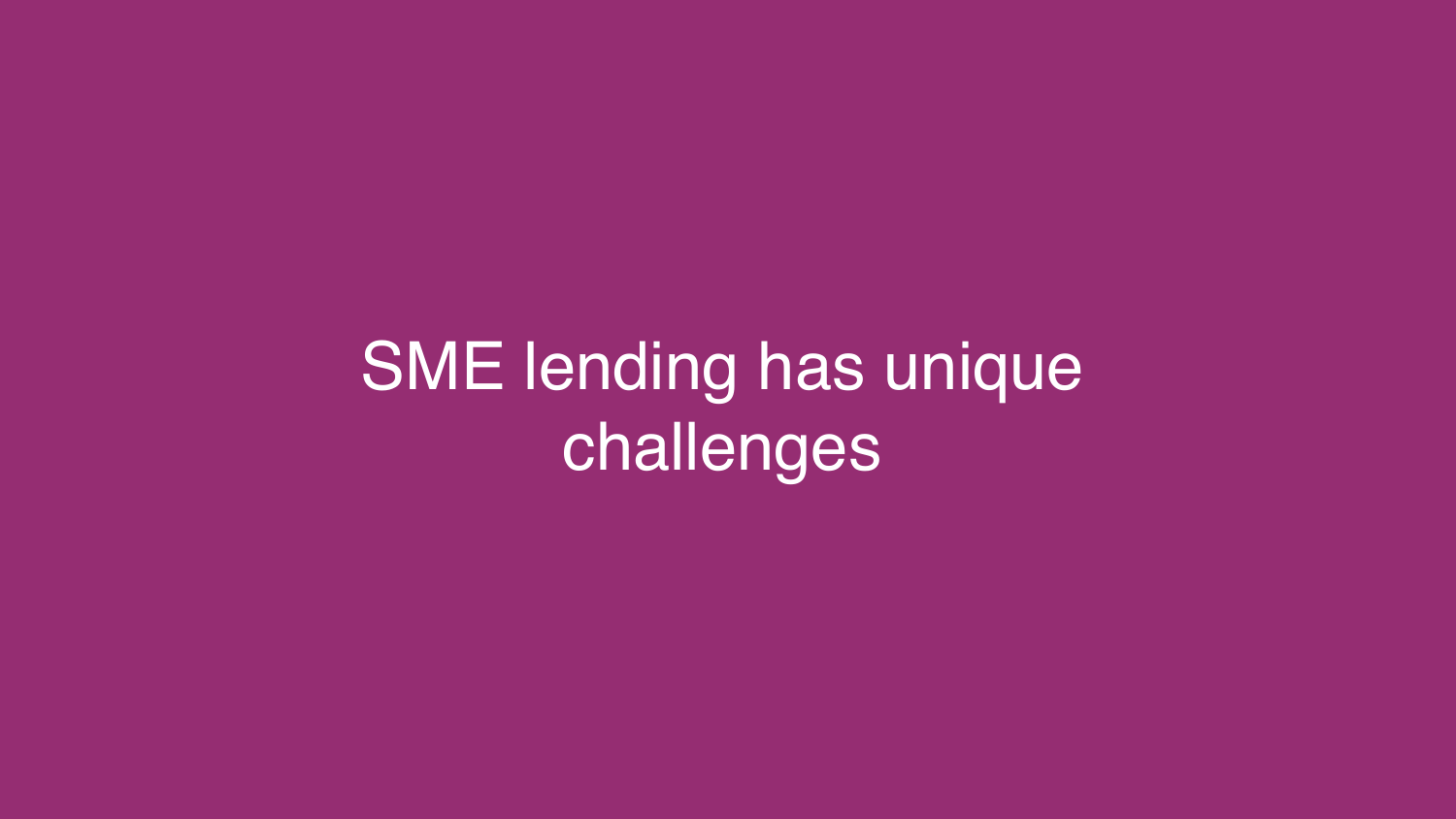# Why?

- 1) Lack of standardized credit information
- 2) Fragmented customer acquisition channels
- 3) Confusing set of credit products offered to borrowers
- 4) Complex regulatory environment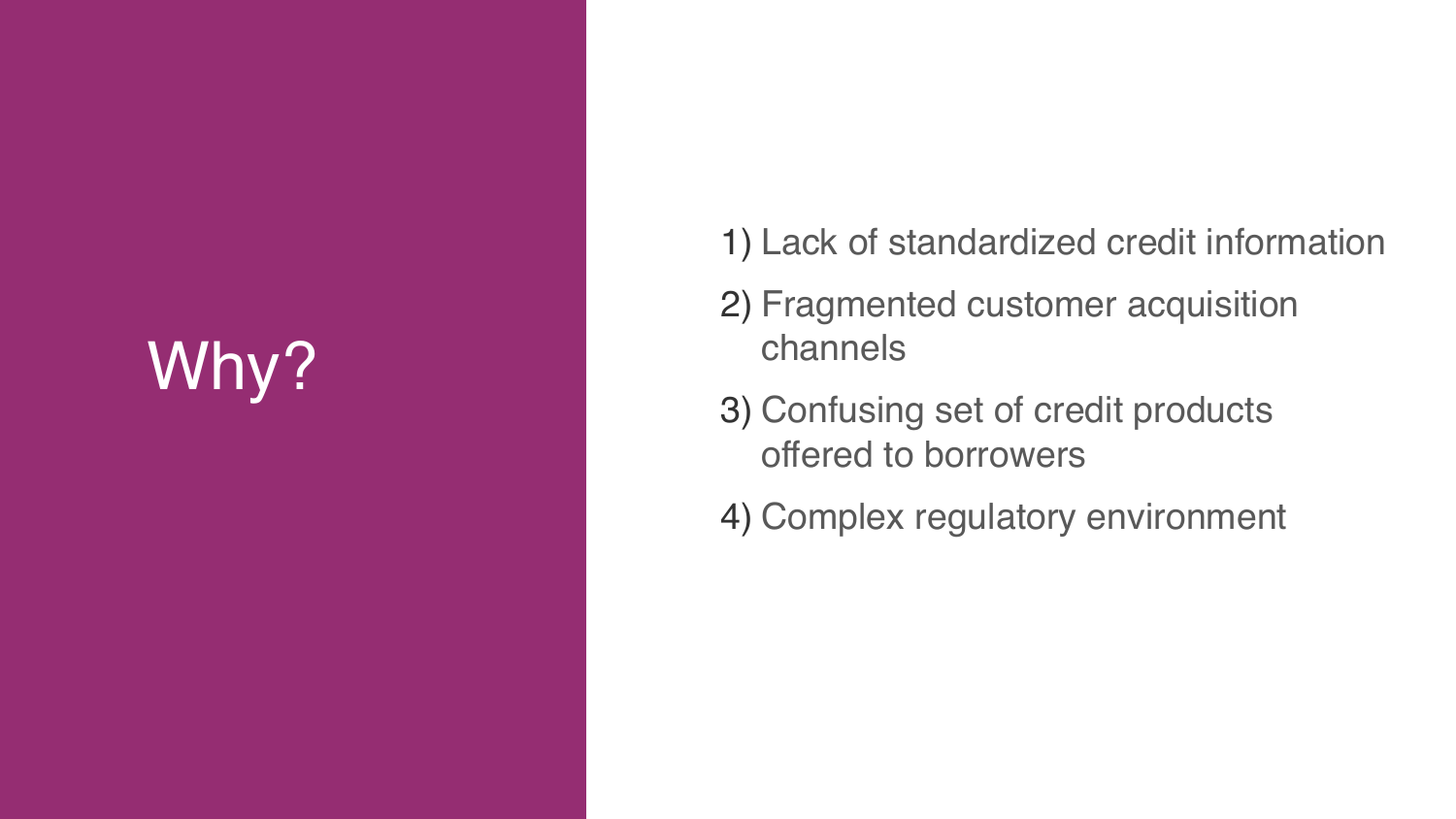#### However, there are reasons for optimism

Credit gap for small businesses persists



103.8

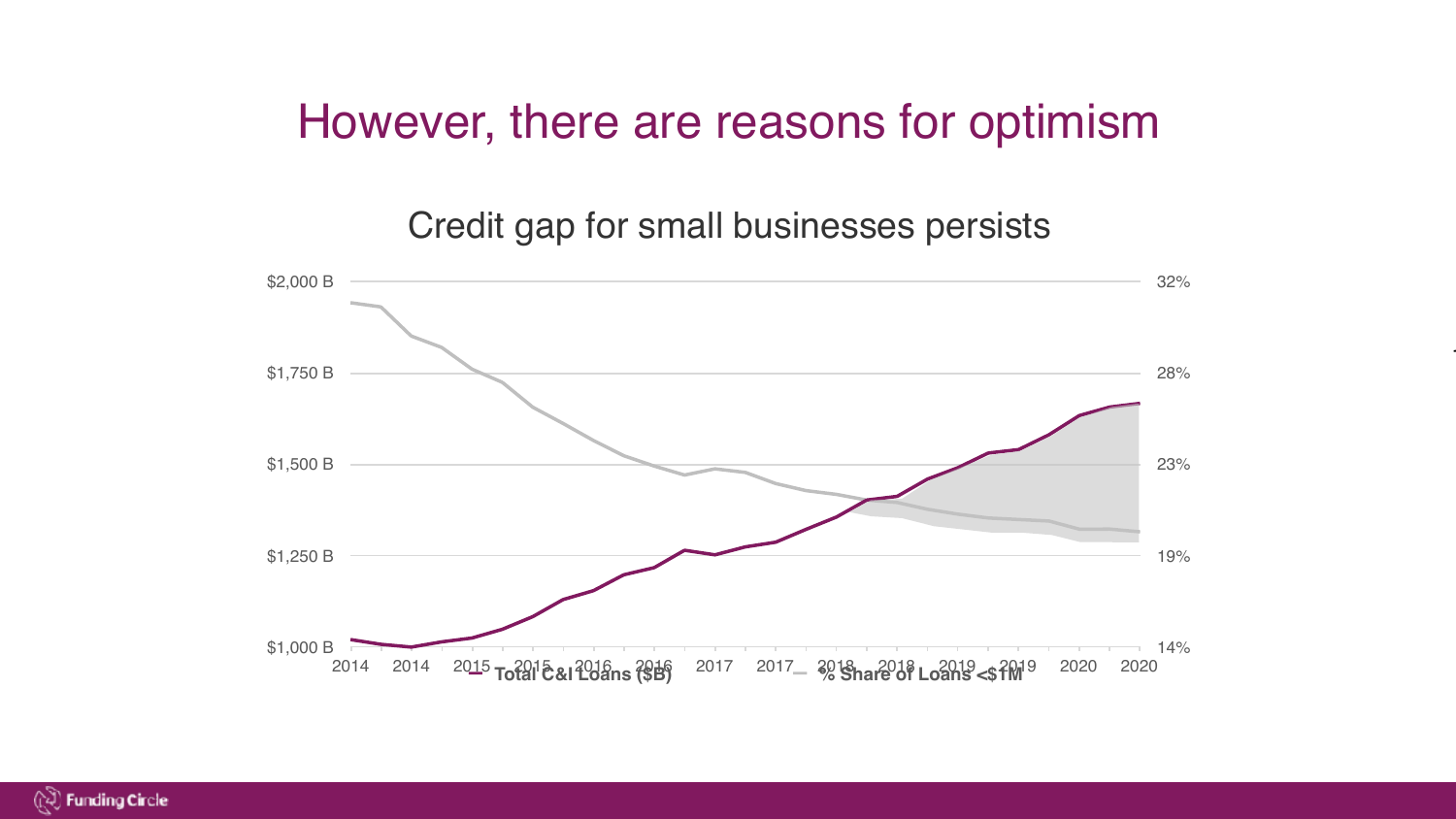The opportunity to build something better is huge, and the path forward is becoming clearer

- It will take more time to reach scale
- The gap between the haves and have-nots will get wider
- Companies will be more specialized (by product, and by target market)
	- Successful companies will be well-capitalized to weather macroeconomic events
- Companies will have more diversified capital sources

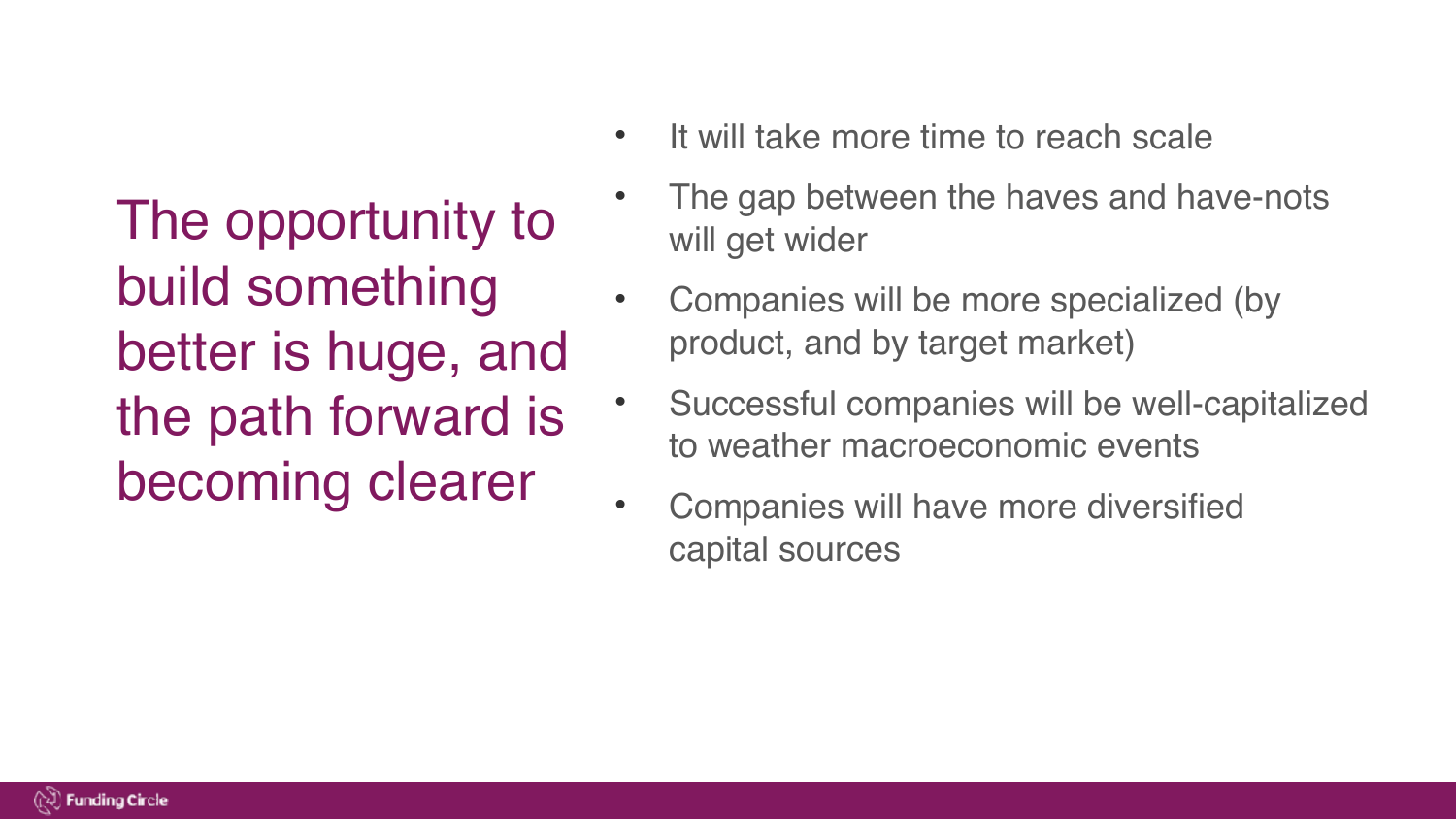# Funding Circle's path forward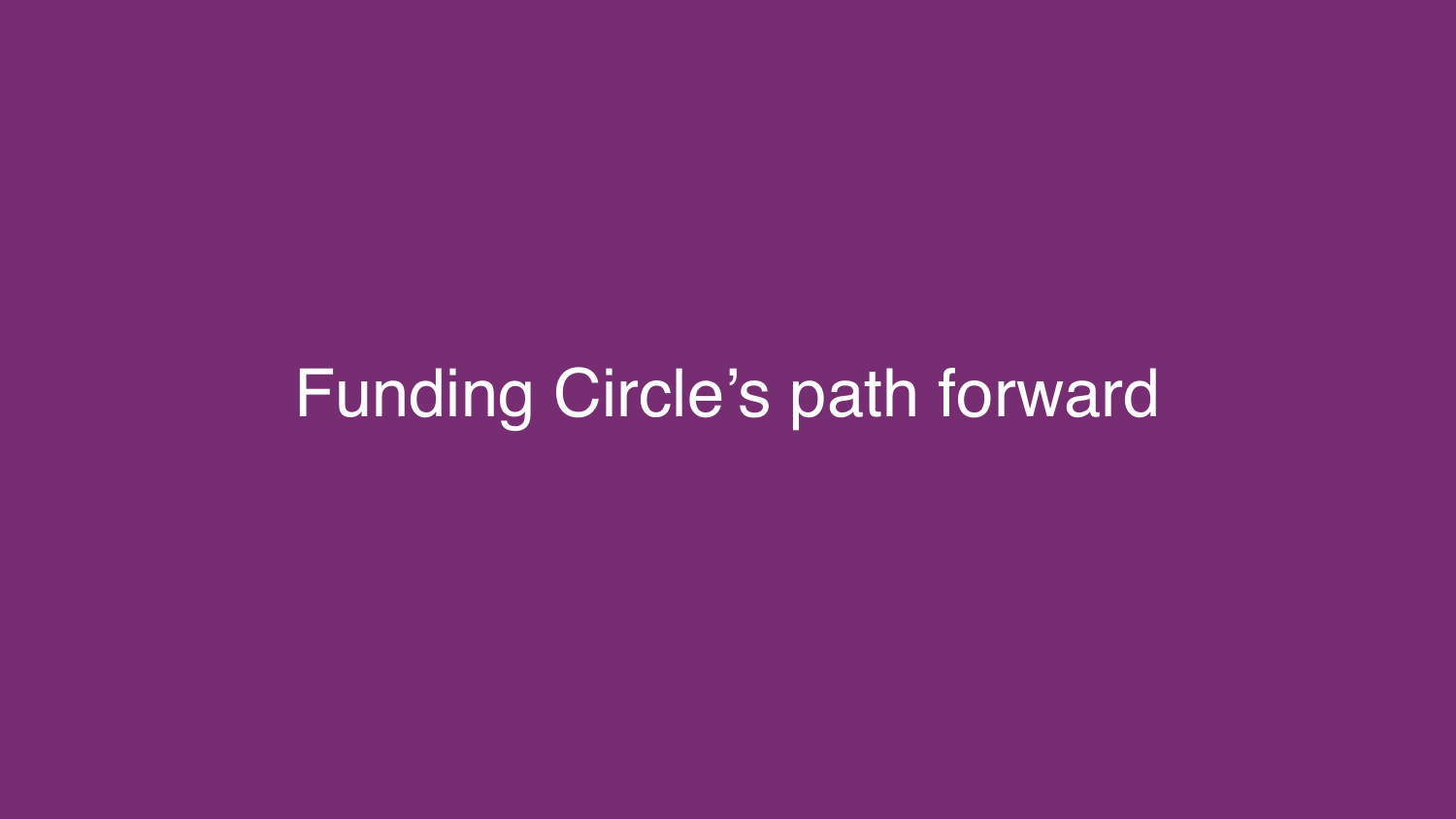Funding Circle continues to be the world's leading SME lending platform







**Proven strength with new funding**

**Achieving global scale**

**Targeted investments in controls and sustainability**



**Continued growth of partnerships** **Diversity of capital sources**

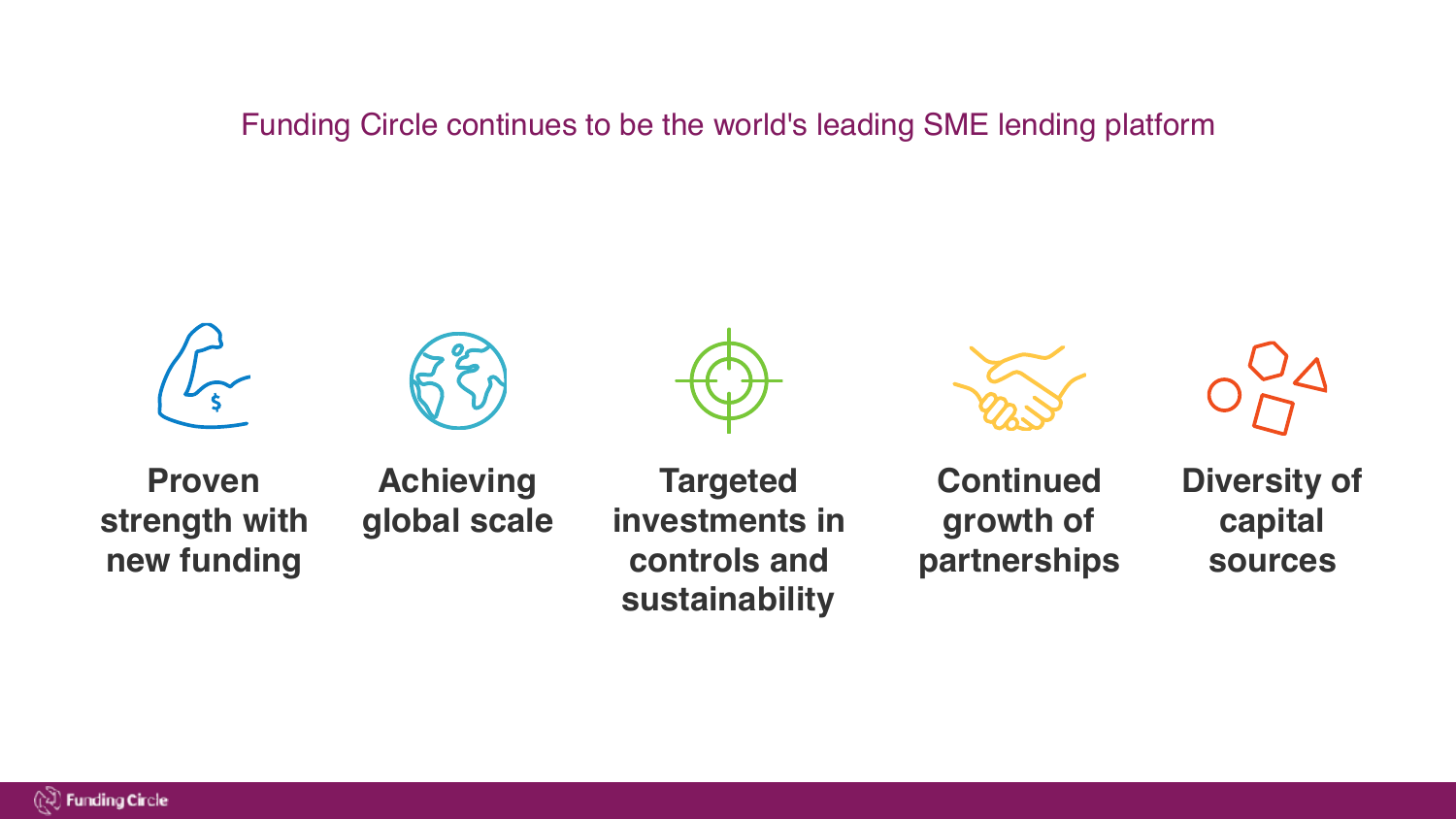$$
\int_{\mathsf{S}}
$$

Our strength is affirmed by our 2017 equity capital raise



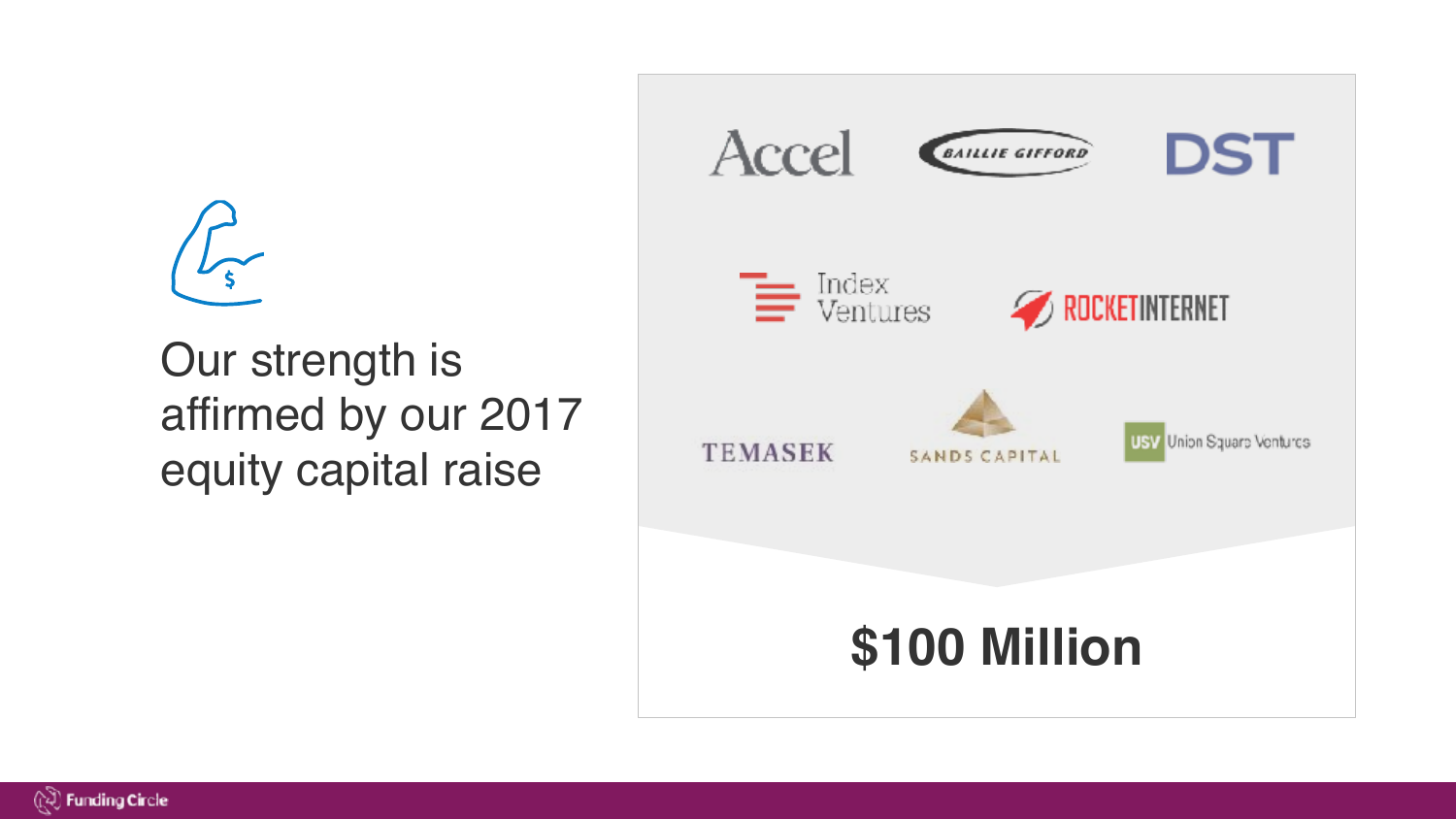

Funding Circle has established itself as the global leader in marketplace lending to small businesses

Fund loan

60,000 **Investors looking for good returns**

25,000

**SME borrowers looking for finance**

> Principal & **Interest**



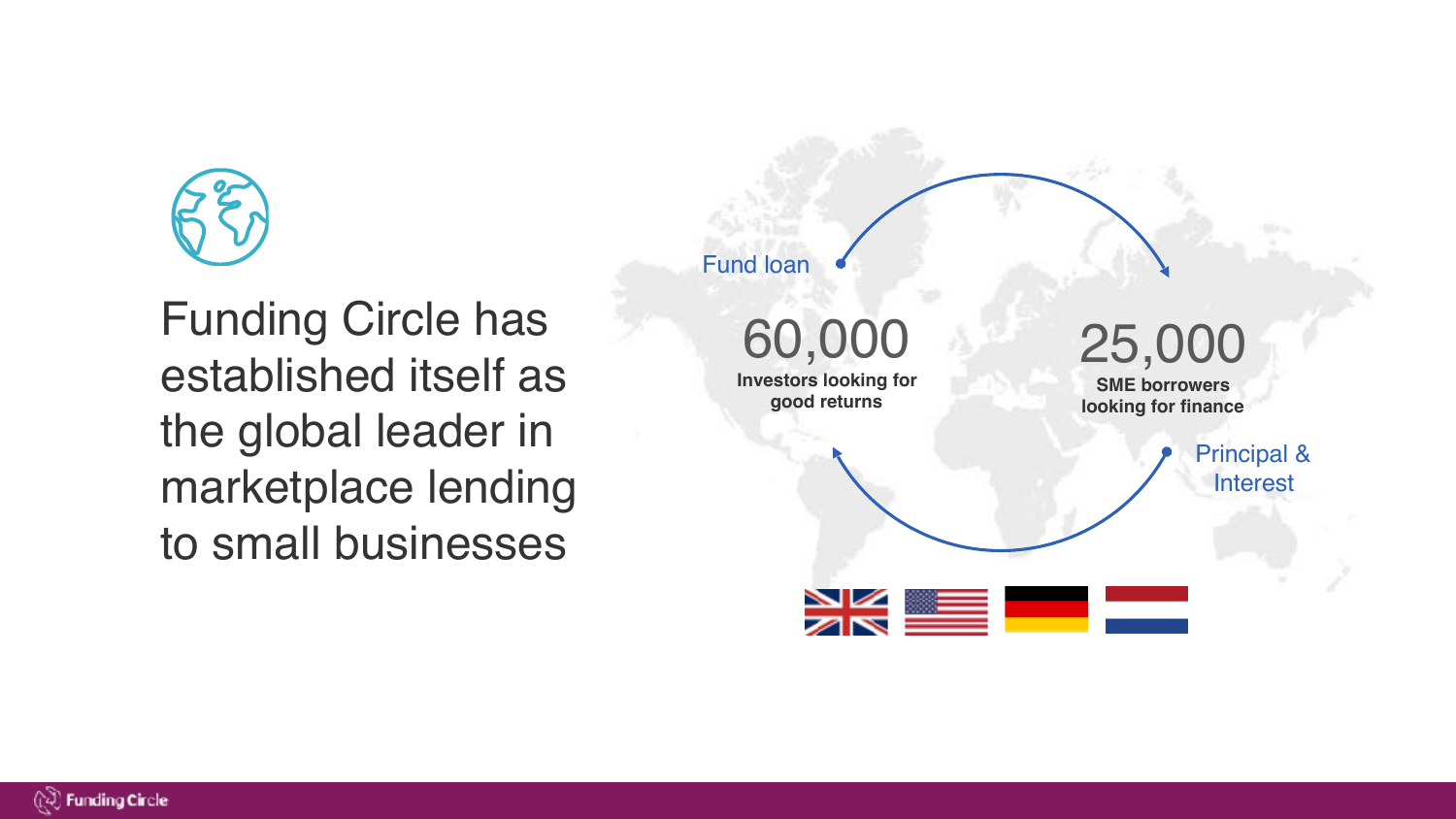## Scale creates a virtuous cycle of data



Higher acceptance rates

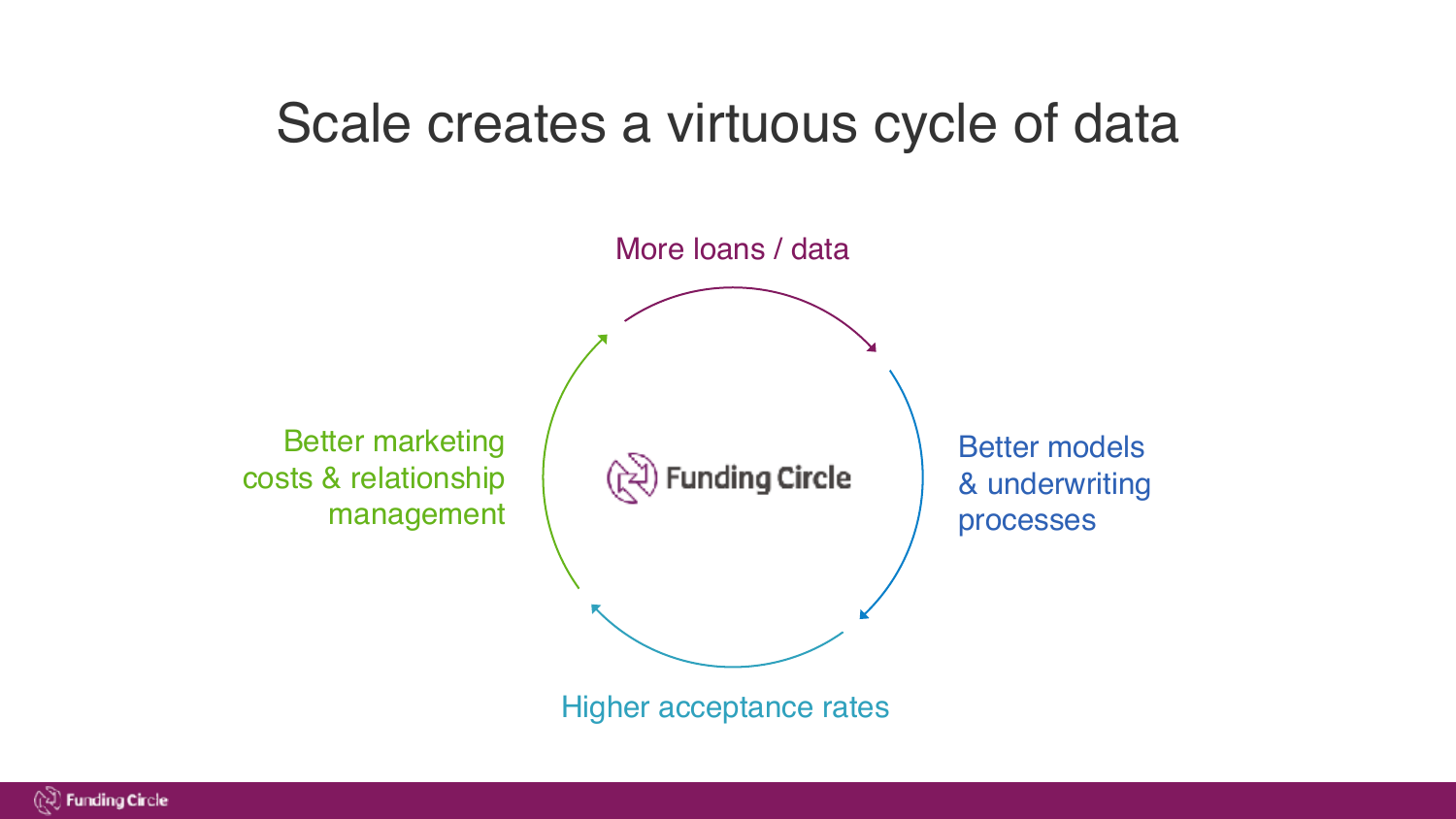



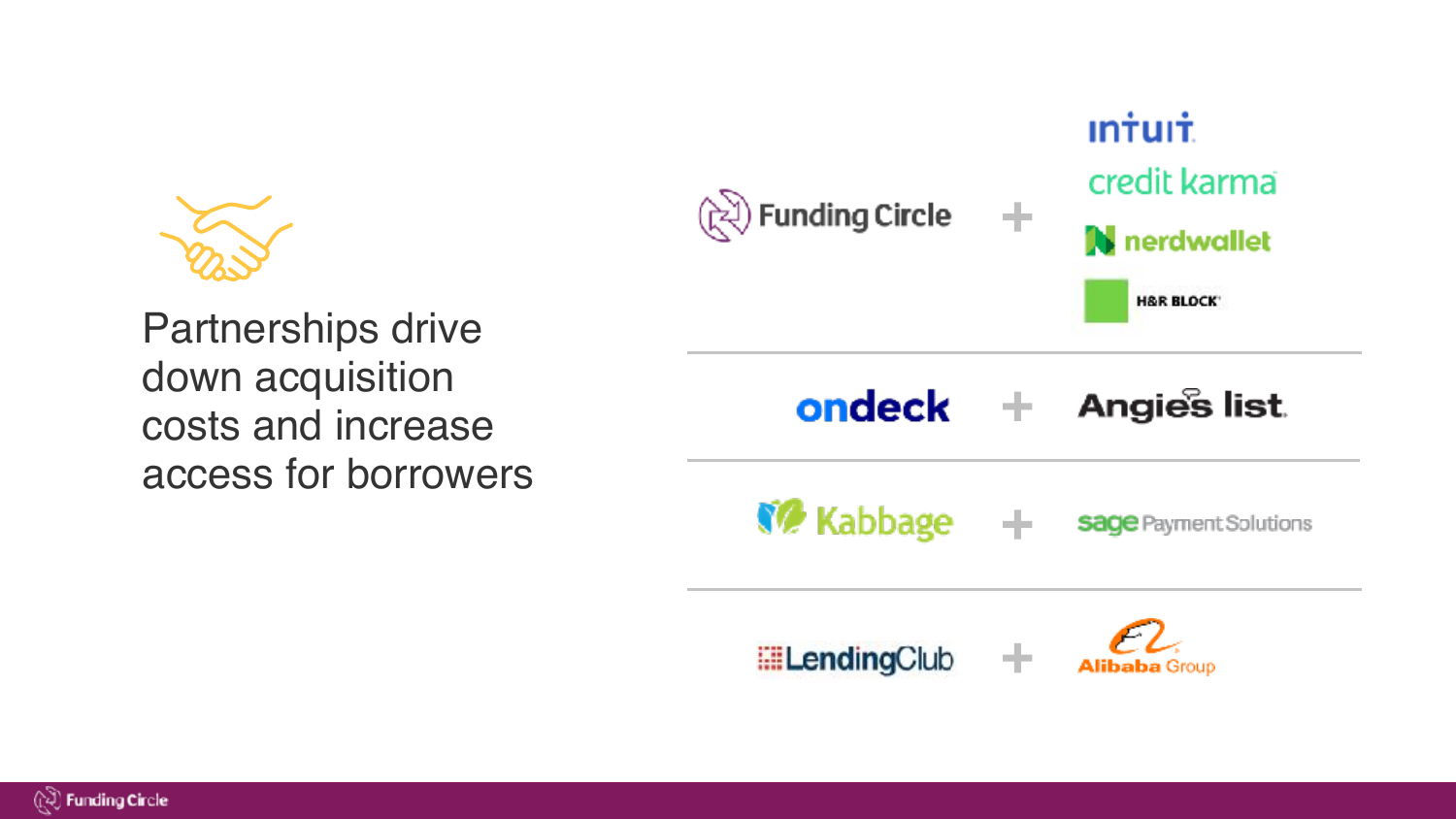# Our government partnerships are also growing













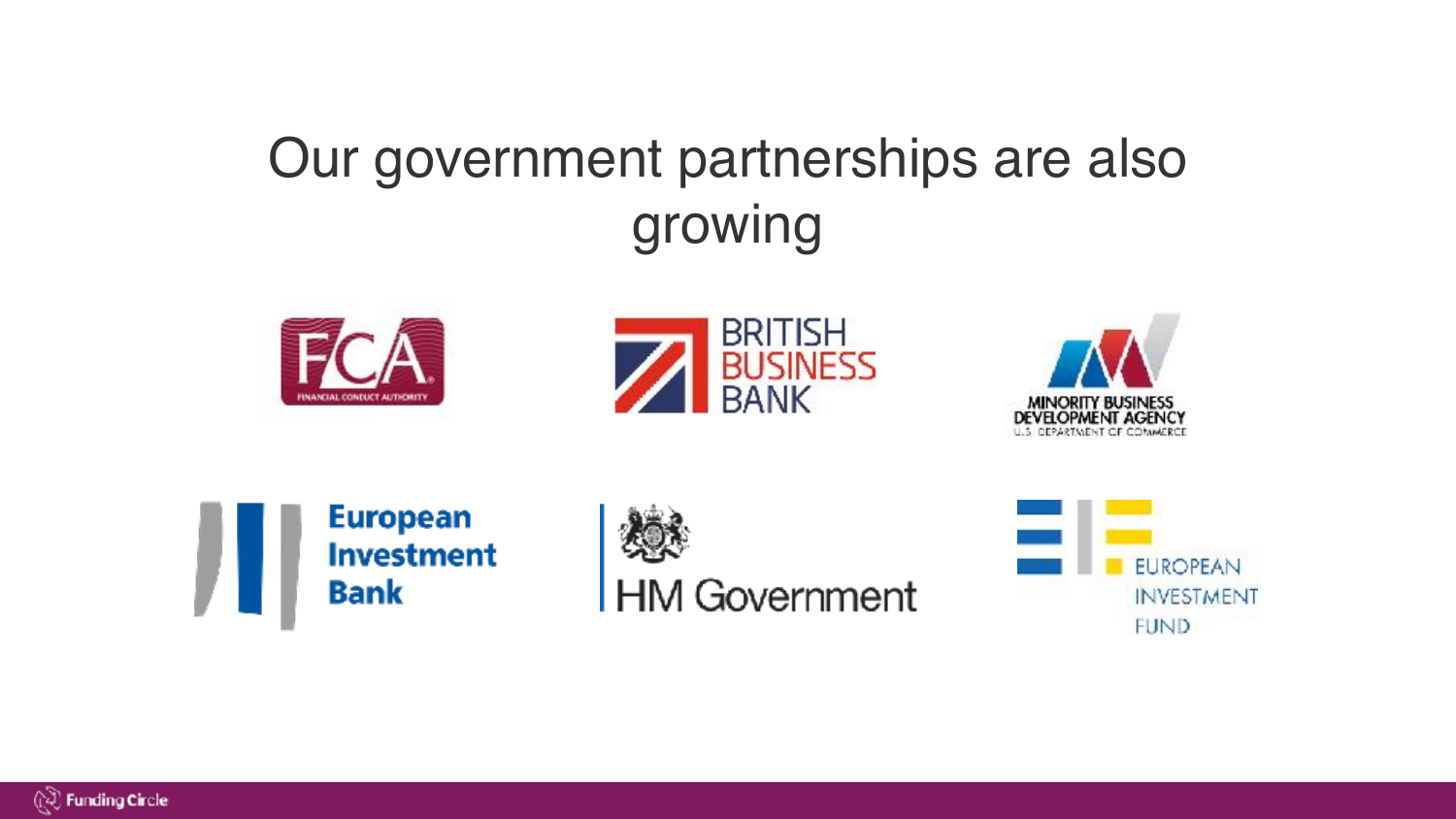

Scrutiny on the industries is increasing, and we continue to invest in controls

- **Operational Quality & Controls**
- Credit Performance
- Stability of Funding Sources

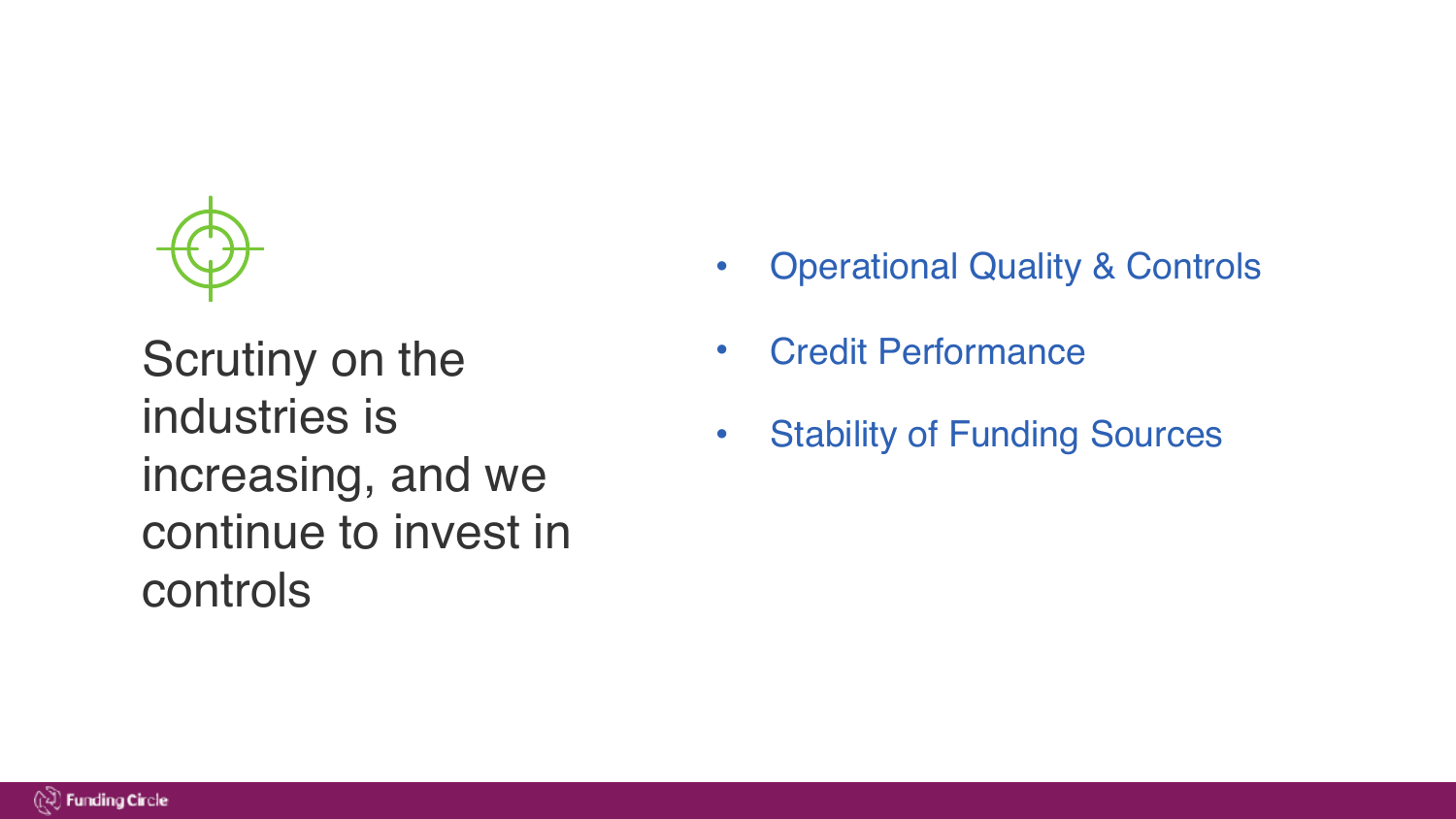# Our capital sources are both diverse and global diverse and global

#### Retail investors

60k individual investors who increase their investment over time

# **Institutional** investors

Income Fund

First platform to list a permanent capital vehicle

The first rated European securitization of marketplace loans

# partners

Deep relationships with Government-backed lenders

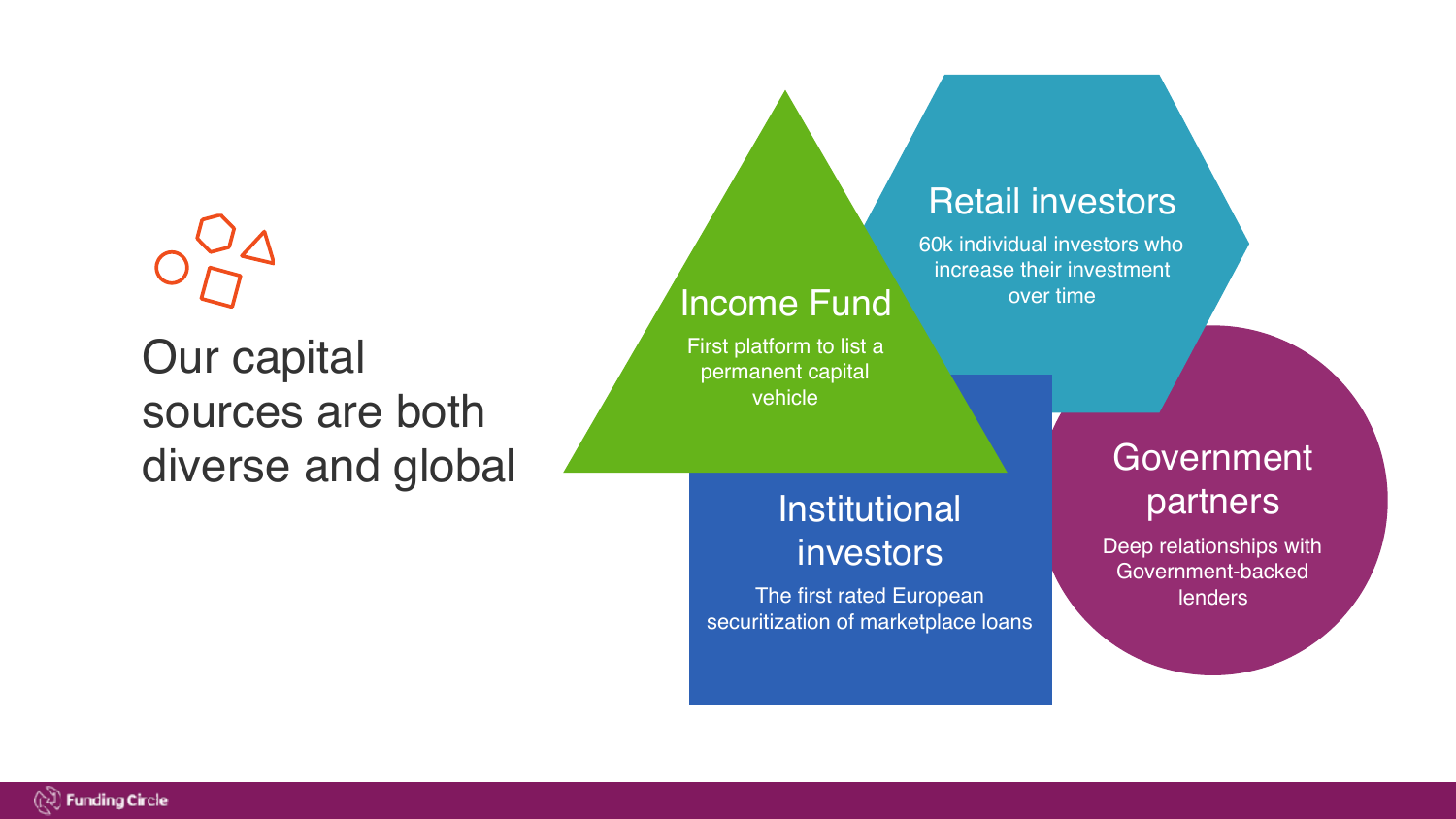## Our vision is steady: originate \$100B a year

Stimulating job creation and economic growth in local communities across the globe



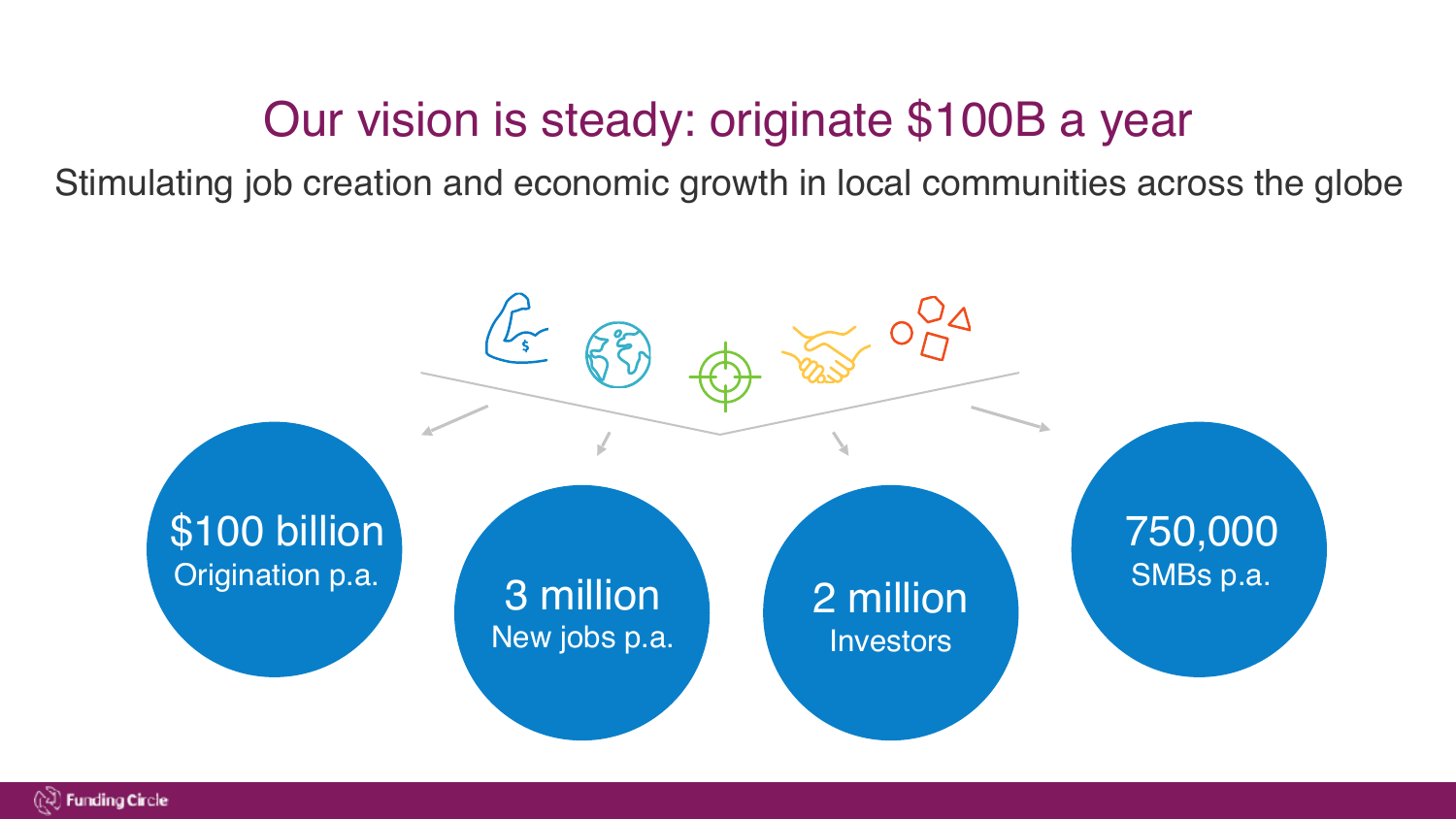**Eyal Levy** Owner of Yogibo in "I thought banks would like to take part in our success and help us grow — but I found out that they don't. [Funding Circle is] so customerservice oriented and the process is really easy. They will understand your small business's needs - and potential."

Nashua, New Hampshire

We are here to support small businesses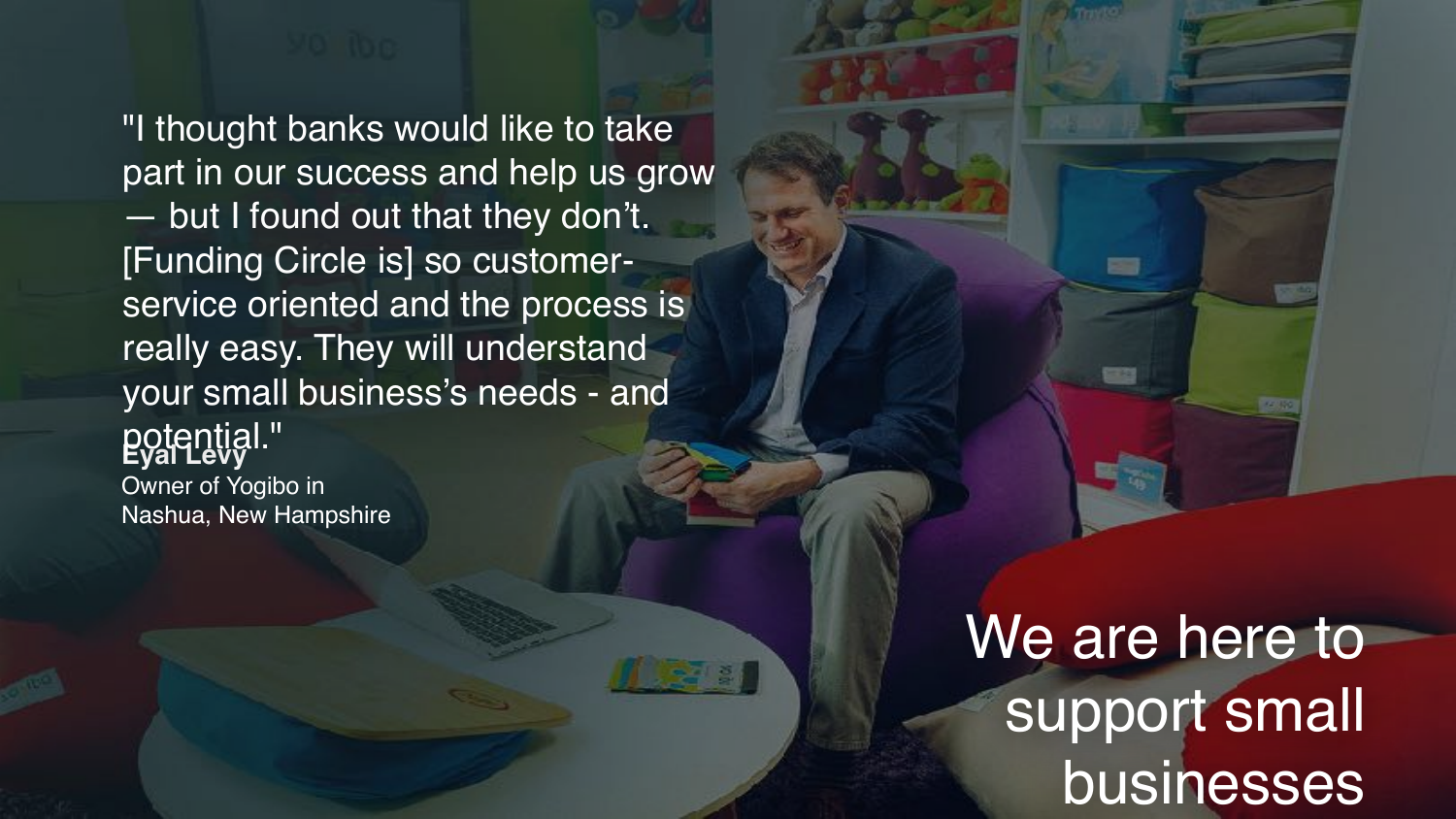

# Marketplace = global